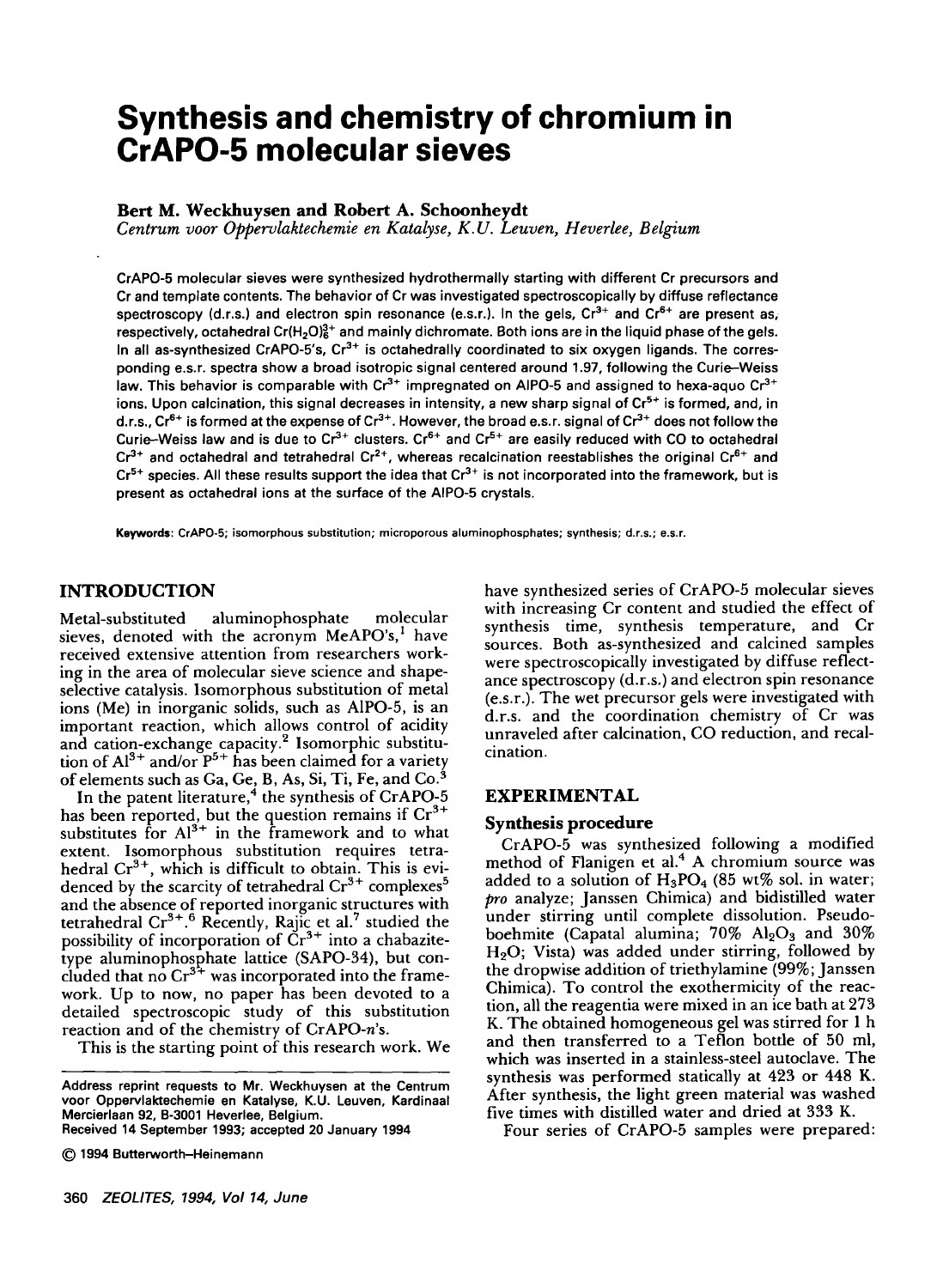| Sample name   | Gel composition:<br>0.75 $R$ (Cr <sub>x</sub> Al <sub>y</sub> P <sub>z</sub> )O <sub>4</sub> 20 H <sub>2</sub> O, with R<br>the template molecule triethylamine |       |      |                            |                              |                              |
|---------------|-----------------------------------------------------------------------------------------------------------------------------------------------------------------|-------|------|----------------------------|------------------------------|------------------------------|
|               | x                                                                                                                                                               | у     | z    | pH of the<br>precursor gel | Synthesis<br>temperature (K) | <b>Synthesis</b><br>time (h) |
| CrA(III)0.00  | 0.00                                                                                                                                                            | 1.00  | 1.00 | 2.35                       | 423                          | 168                          |
| CrA(III)0.002 | 0.002                                                                                                                                                           | 0.998 | 1.00 | 2.34                       | 423                          | 168                          |
| CrA(III)0.004 | 0.004                                                                                                                                                           | 0.996 | 1.00 | 2.34                       | 423                          | 168                          |
| CrA(III)0.02  | 0.02                                                                                                                                                            | 0.98  | 1.00 | 2.30                       | 423                          | 168                          |
| CrA(III)0.04  | 0.04                                                                                                                                                            | 0.96  | 1.00 | 2.24                       | 423                          | 168                          |
| CrA(III)0.08  | 0.08                                                                                                                                                            | 0.92  | 1.00 | 1.65                       | 423                          | 168                          |
| CrC(III)1     | 0.02                                                                                                                                                            | 0.98  | 1.00 | 2.30                       | 423                          |                              |
| CrC(III)2     | 0.02                                                                                                                                                            | 0.98  | 1.00 | 2.31                       | 423                          |                              |
| CrC(III)5     | 0.02                                                                                                                                                            | 0.98  | 1.00 | 2.31                       | 423                          | 5                            |
| CrC(III)15    | 0.02                                                                                                                                                            | 0.98  | 1.00 | 2.30                       | 423                          | 15                           |
| CrC(III)30    | 0.02                                                                                                                                                            | 0.98  | 1.00 | 2.30                       | 423                          | 30                           |
| CrC(III)72    | 0.02                                                                                                                                                            | 0.98  | 1.00 | 2.29                       | 423                          | 72                           |
| CrC(III)168   | 0.02                                                                                                                                                            | 0.98  | 1.00 | 2.30                       | 423                          | 168                          |
| CrB(III)0.01  | 0.01                                                                                                                                                            | 0.99  | 1.00 | 2.32                       | 448                          | 168                          |
| CrB(III)0.02  | 0.02                                                                                                                                                            | 0.98  | 1.00 | 2.30                       | 448                          | 168                          |
| Cr(VI)        | 0.02                                                                                                                                                            | 1.00  | 0.98 | 2.15                       | 423                          | 168                          |

|  | rable 1 Overview of the notations, synthesis conditions, and gel compositions of the sample- |  |  |  |
|--|----------------------------------------------------------------------------------------------|--|--|--|
|--|----------------------------------------------------------------------------------------------|--|--|--|

CrA(III) samples, CrB(III) samples, CrC(III) samples, and a Cr(VI) sample. The CrA(III), CrB(III), and CrC(III) samples were prepared with  $Cr(NO<sub>3</sub>)<sub>3</sub>·9H<sub>2</sub>O$  (pro analyze; UCB), whereas the Cr(VI) sample was synthesized with CrO<sub>3</sub> (pro analyze, UCB). The synthesis conditions, notations, and gel compositions of all these samples are summarized in *Table 1.* The CrA(III) samples were autoclaved for 7 d at 423 K, whereas the CrB(III) samples were autoclaved at 448 K. The CrC(III) samples were synthesized with a synthesis time in the range  $1-168$  h at 423 K and the Cr(VI) sample was autoclaved during 7 d at 423 K.

The gels used for the centrifugation procedure (see further) were prepared in the same way as were the gels of the CrA(III) samples: Only the template content (with  $R = 0.50$ , 0.75, and 1.25) and the Cr source  $[Cr(NO<sub>3</sub>)<sub>3</sub>·9 H<sub>2</sub>O$  and  $CrO<sub>3</sub>$ ] were varied. Reference samples were prepared by impregnation of a  $Cr(NO<sub>3</sub>)<sub>3</sub>·9 H<sub>2</sub>O$  solution on pure AlPO-5  $(Cr<sup>3+</sup>/$ AlPO-5) and mixing of  $Cr_2O_3$  with pure AlPO-5  $(Cr<sub>2</sub>O<sub>3</sub>/AlPO-5).$ 

#### **Pretreatments and techniques**

Powder X-ray diffraction (XRD) patterns of the as-synthesized, calcined, and recalcined samples were recorded with an automated Siemens diffractometer, equipped with a Kristalloflex K710 röntgengenerator and a position-sensitive detector of Inel. The assynthesized samples were granulated and the size fraction 0.25-0.40 mm was loaded in a quartz flow cell with suprasil windows for diffuse reflectance (d.r.s.) and a side arm for electron spin resonance (e.s.r) measurements. E.s.r. and d.r.s, spectra were taken of the as-synthesized and calcined samples and of some reduced samples. The d.r.s, spectra were measured with a u.v.-vis-NIR Cary 5 spectrometer in the range 200-2200 nm against a halon white standard. Some spectra were converted to the KubelkaMunk function and plotted as a function of wavenumbers. E.s.r. spectra were taken at 120 and 300 K using a Bruker ER 200 D-SRC instrument in X-band at a microwave power of  $200~\mu$ W with a double rectangular TEl04 mode cavity. Temperaturedependent measurements were done on a Bruker ESP300E equipment in X-band at the same microwave power between 370 and 120 K. Calcination and recalcination (after reduction) were performed at 823 K during 5 h with an  $O_2$  flowrate of 3600 ml/h, whereas reduction was done during  $30$  min with a CO flow rate of 1800 ml/h at 623 K. D.r.s. spectra were also taken from the wet precursor gels as such and after successive centrifugations (20 min, 5000 rounds/ min). *Vacuo* pretreatments were done at  $2 \times 10^{-3}$  Pa at 298 and 473 K overnight.

### **RESULTS**

#### **Spectroscopic characterization of CrAPO-5's as function of the Cr content, synthesis temperature, and the Cr precursor molecule**

*Figure I* shows the d.r.s, spectra of CrA(III) samples (see *Table 1)* with increasing Cr content. The spectra of the CrB(III) samples are the same and will not be shown. All the spectra contain two typical bands of octahedral  $Cr^{3+}$  at 15,900 and 21,800  $cm^{-1}$ ,<sup>5,6</sup> which increase in intensity with increasing Cr content. These bands can be assigned to  ${}^4A_{2g} \rightarrow {}^4T_{2g}$  ( $v_1$ ) and  ${}^4A_{2g}\rightarrow {}^4T_{1g}(F)$  (v<sub>2</sub>), respectively. The third band [ ${}^4A_{2g}$ ]  $\rightarrow$   ${}^{4}T_{1g}(P)$ ] of octahedral Cr<sup>3+</sup> occurs around 33,000  $cm^{-1}$ , but is masked by absorptions of the support. The  $15,900 \text{ cm}^{-1}$  band has two weak shoulders, which are spin-forbidden transitions ( ${}^4A_{2g} \rightarrow {}^2E_g$  and  ${}^4A_{2g} \rightarrow {}^2T_{1g}$ <sup>5,6</sup> In *Figure 2*, the intensities of  $v_1$  are plotted vs. Cr content. There is a relatively good linear relation, suggesting the presence of only one  $Cr^{3+}$  species. Replacing the  $Cr^{3+}$  salt by  $CrO_3$  in the synthesis mixture results also in the formation of a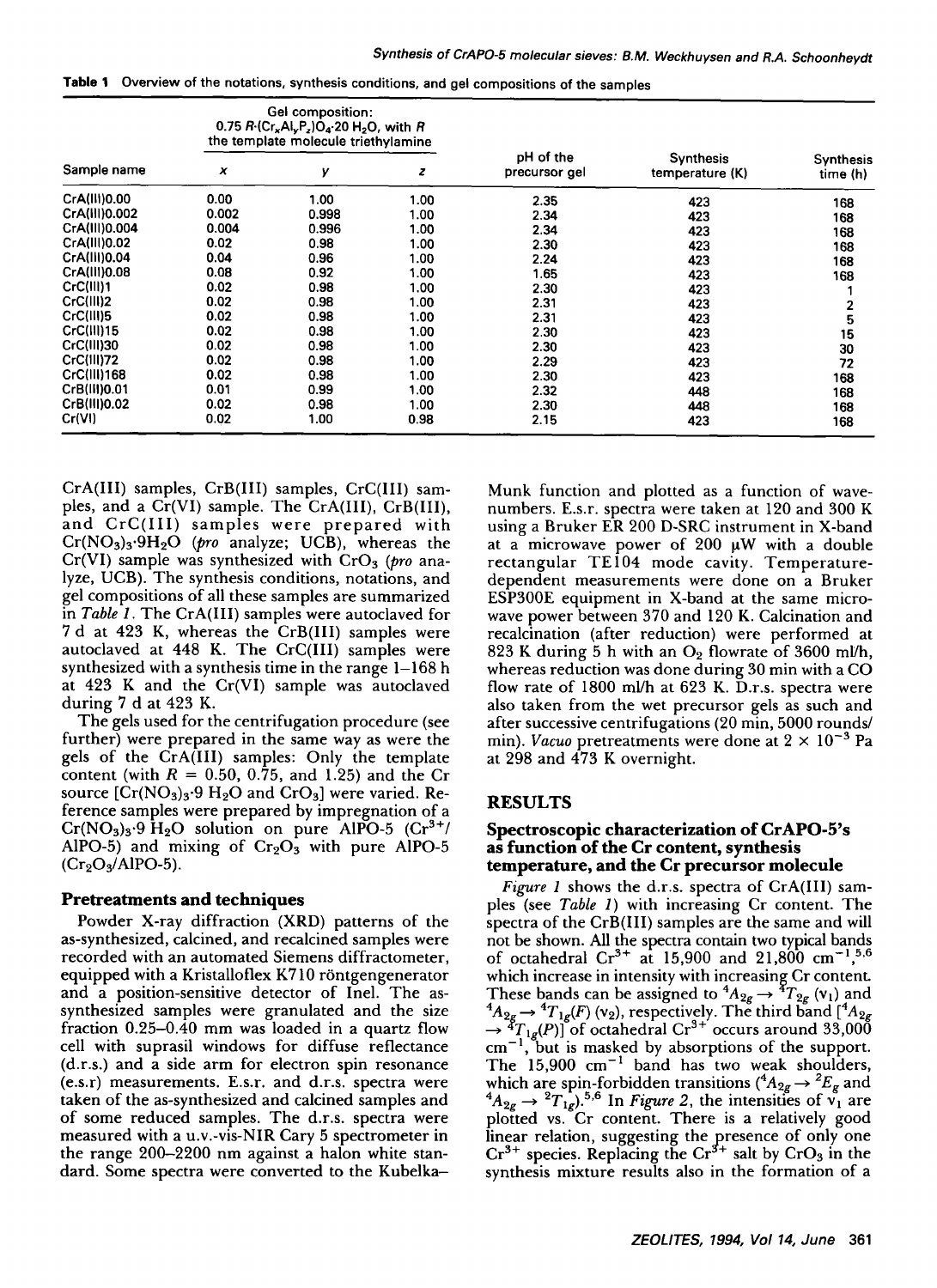

**Figure** 1 DRS **spectra of** as-synthesized CrAPO-5 molecular sieves with increasing Cr content: 0.75 R.(Cr<sub>x</sub>AI<sub>v</sub>P<sub>z</sub>)O<sub>4</sub>.20 H<sub>2</sub>O with  $x = (A)$  0.08, (B) 0.04, (C) 0.02, (D) 0.004, (E) 0.002, and (F) 0.0.

green material [Cr(VI) sample] with spectra identical to those of *Figure 1*. Therefore,  $Cr^{6+}$  is reduced to  $Cr<sup>3+</sup>$  during synthesis.

## **Time dependence of the synthesis**

With the CrC(III) samples, the synthesis was followed as a function of time up to 7 d by taking samples after 1, 2, 5, 15, 30, 72, and 168 h. Some XRD diffractograms are shown in *Figure 3.* The formation of crystalline material starts after 2 h. The only XRD-detectable product after 5 h synthesis is AIPO-Hs *(Figure 3B).* After 15 h, CrAPO-5 could be detected *(Figure 3C)* and longer synthesis times result in increasing amounts of CrAPO-5. After 72 h, no other crystalline phase than CrAPO-5 could be monitored and a highly crystalline material is obtained after 7 d *(Figure 3D).* The XRD pattern of the calcined CrAPO-5 given in *Figure 3E* shows that the material is thermally stable.

The corresponding d.r.s, spectra have characteristic absorption bands of octahedral  $Cr^{3+}$  in the  $d-d$ region at 629 and 459 nm (15,900 and 21,800 cm<sup>-1</sup>)



**Figure 2** Intensity of the first allowed  $d-d$  transition ( ${}^4A_{2g}$  -**4T2g)** vs. the Cr **content of CrAPO-5 molecular sieves.** 

of octahedral  $Cr^{3+}$ , whatever the synthesis time. The major change occurs in the n.i.r, region: The overtone and combination bands of water decrease with synthesis time or with increasing crystallinity; overtones of C-H vibrations of the template increase in intensity and are especially visible in the crystalline product.

## **Spectroscopic analysis of the wet precursor gels**

In another series of experiments, the influence of the nature of the Cr precursor and the template content  $(R)$  on the retention of  $Cr$  in the gel was investigated. The freshly prepared CrA(III) gels with different R contents have a light blue color. *Figure 4*  shows the d.r.s, spectra of the Cr(III)-AIPO-5 gels with  $R = 0.75$  before and after centrifugation. The d.r.s. spectra of the gels with other  $R$  values are exactly the same. The spectra are characterized by



**Figure 3 Synthesis of CrAPO-5 as function of time:** Evolution **of the XRD diffractograms:** (A) 1 and 2 h; (B) 5 h; (C) 30 h; (D) **168 h; (E) calcined sample of (D).**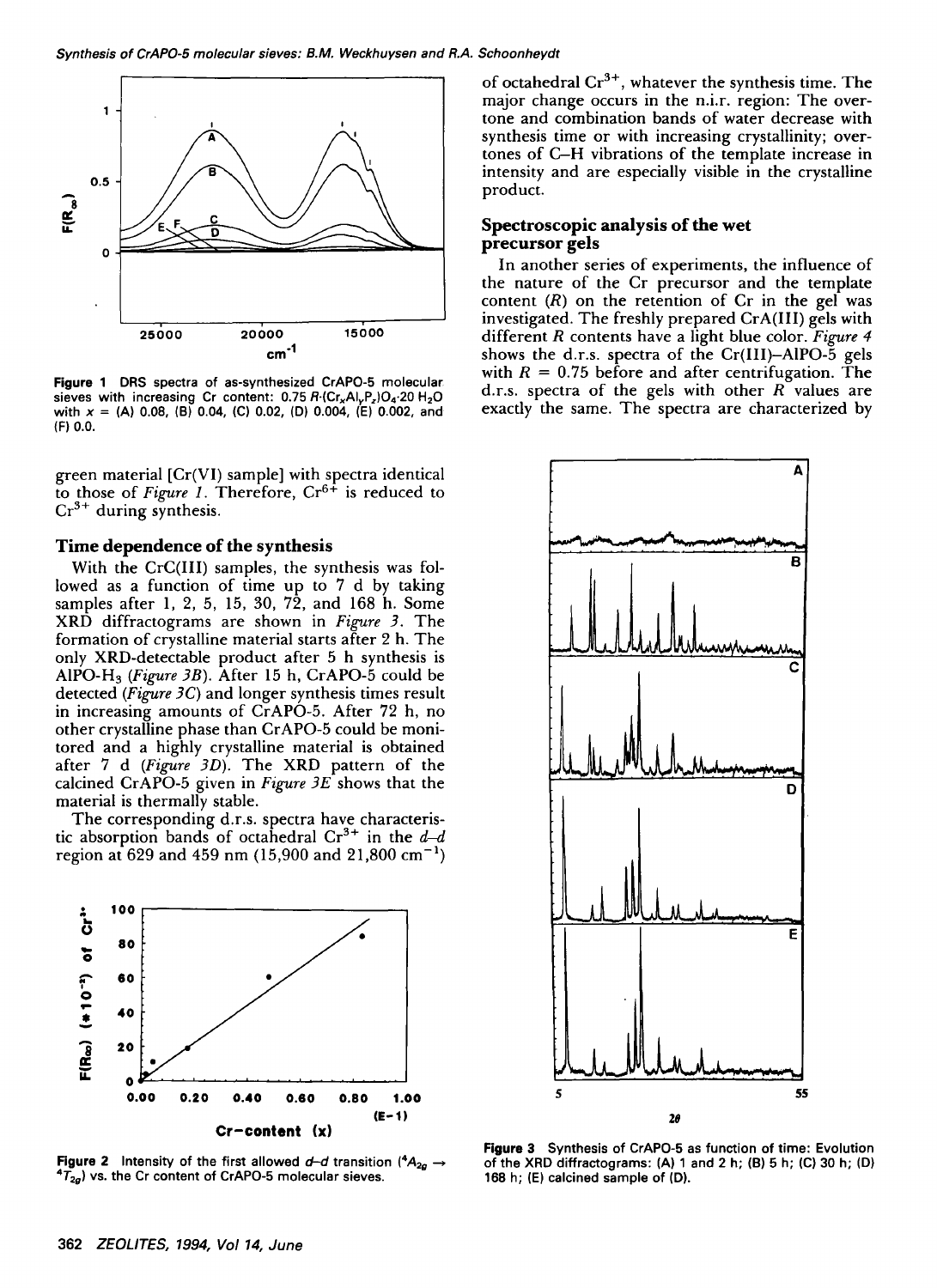

**Figure 4** D.r.s. spectra of the Cr(III) gel with  $R = 1.25$ : (A) as such; (B) **after centrifugation; (C) after 2x centrifugation;** (D) **after 3x centrifugation; (E) after 4x centrifugation.** 

three bands at 585,405, and 297 nm (17,100, 24,700, and 33,700 cm $^{-1}$ ), typical for octahedral Cr $^{3+}$ (H<sub>2</sub>O)<sub>6</sub> complexes.<sup>5,6</sup> After centrifugation, the Cr<sup>3+</sup> content of the solid decreases and finally disappears almost completely after four washings and centrifugations. This shows that  $Cr^{3+}$  is not incorporated into the solid phase, but can be washed off.

The freshly prepared Cr(VI) gels are orangeyellow and the corresponding d.r.s, spectra are shown in *Figure 5.* These spectra are dominated by three intense bands: 444, 370, and 275 nm (22,500, 27,000, and 36,400  $\text{cm}^{-1}$ ). These bands are typical charge transfers of the type  $O \rightarrow Cr^{b+}$  (Ref. 5) and can be assigned as follows: the symmetry forbidden  $1t_1 \rightarrow 2e$ (22,500 cm<sup>-1</sup>) and two allowed transitions  $1t_1 \rightarrow 2e$  $(27,000 \text{ cm}^{-1})$  and  $6t_2 \rightarrow 2e$   $(36,400 \text{ cm}^{-1})$ .<sup>8</sup> The  $22,500$  cm<sup>-1</sup> band is typically for dichromate species in solution (but absent in chromates).<sup>9</sup> Thus, under the pH conditions of the gel preparation (pH at around 2), Cr is present mainly as dichromate. By centrifugation, almost all Cr is removed from the gel, independently of the Cr precursor and template content. Therefore, there exists no or only a weak interaction between dichromate and the molecular



**Figure 5** D.r.s. spectra of the Cr(VI) gel with  $R = 0.75$ : (A) as **such; (B) after centrifugation; (C) after 2x centrifugation; (D) after 3x centrifugation; (E) after 4x centrifugation.** 



**Figure** 6 D.r.s. **spectra of** CrA(III)0.02: (A) **as such; (B) after**  *vacuo* pretreatment; (C) **after calcination; (D) after reduction;**  (E) **recalcination.** 

sieve gel. Furthermore, the  $22,500$  cm<sup>-1</sup> band can be more fully eliminated by the centrifugation procedure than can the two other bands *(Figure 5).* This suggests the presence of dichromate and chromate, the latter interacting more strongly with the gel.

#### **Coordination and chemistry of Cr**

*Figures 6* and 7 show, respectively, d.r.s, and e.s.r. spectra of CrA(III)0.02, as such, after *vacuo* pretreatment, calcination, CO reduction, and recalcination. The e.s.r, spectrum of the as-synthesized CrAPO-5 is dominated by an isotropic signal with  $g = 1.97$  and ppw  $(=$  peak-to-peak width) = 700 G and a weak, broad signal around  $g = 4.3$ . The total intensity follows the Curie-Weiss law. This behavior is comparable with that of  $Cr^{3+}$  impregnated AlPO-5. The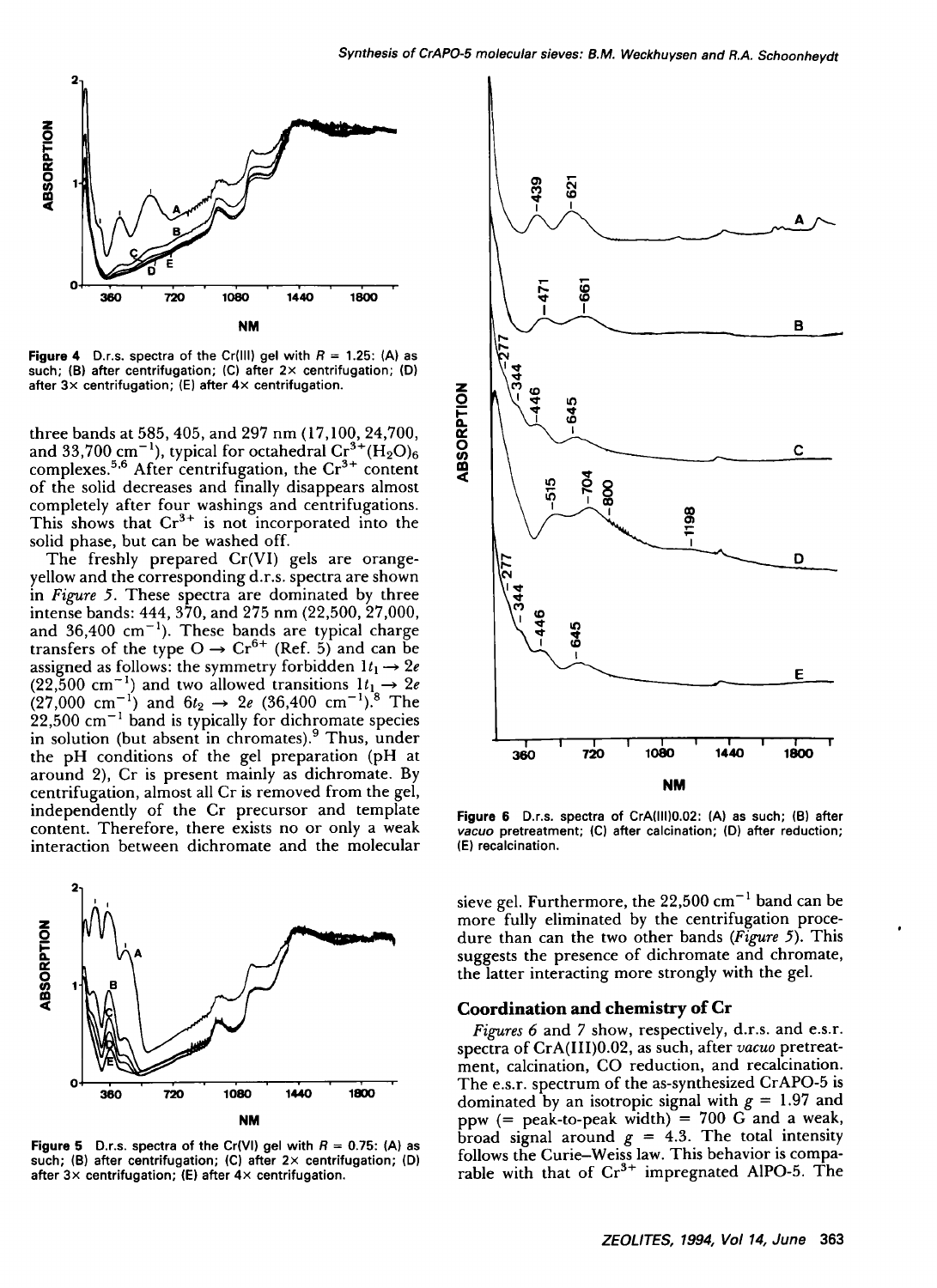

**Figure** 7 E.s.r. **spectra of** CrA(lll)0.02 (at 300 K): (A) as such **and after** *vacuo* pretreatment; (B) **after calcination; (C) after CO reduction; (D) after** recalcination.

d.r.s. spectra show the typical  $d-d$  transitions of octahedral  $Cr^{3+}$ .

*Vacuum* pretreatment of the sample at 20°C shifts the  $d-d$  transitions of octahedral  $Cr^{3+}$  to 638 nm  $(15,700 \text{ cm}^{-1})$  and 454 nm  $(22,000 \text{ cm}^{-1})$ . At 200°C, these bands shift to 661 nm  $(14,900 \text{ cm}^{-1})$  and 471 nm  $(21,100 \text{ cm}^{-1})$ , but no new absorption bands at the low energy of tetrahedral  $Cr^{3+}$  are observed. The e.s.r, spectra are the same as after synthesis.

After calcination, the color of the sample turns to yellow-green and both e.s.r, and d.r.s, spectra are totally changed. Two new bands in the u.v. appear at 344 and 277 nm (29,100 and 36,100 cm<sup>-1</sup>) at the expense of the two  $d-d$  transitions of  $Cr^{3+}$ . These u.v. bands are the two charge-transfer transitions O  $Cr^{6+}$  (d<sup>o</sup>). Thus, part of the  $Cr^{3+}$  is oxidized to a chromatelike species. The e.s.r, spectra show a new strong and narrow signal with axial symmetry  $(g<sub>1</sub> =$ 1.99 and  $g_{\parallel} = 1.90$ ; ppw = 45 G) superimposed on the broad  $g = 1.97$  signal. This signal is ascribed to  $Cr^{5+}$ ,  $10.71$  and the intensity follows the Curie–Weiss law. The d.r.s. bands of  $Cr^{3+}$  are shifted to, respectively, 645 and 446 nm (15,500 and 22,400 cm<sup>-1</sup>). The intensity of the corresponding e.s.r. spectrum *(Figure 7)* does not follow the Curie-Weiss law. This is mainly due to the broadening of the  $g = 1.97$  signal upon decrease of temperature. Also, the  $g = 4.3$ signal is broadened by the calcination treatment on its high field side, but otherwise not much affected.

After CO reduction, the sample is blue-purple, almost all  $Cr<sup>5+</sup>$  has disappeared, and the e.s.r. spectrum is nearly the same as before calcination. The d.r.s, spectrum is dominated by two bands at 704 and 515 nm (14,200 and 19,400 cm<sup>-1</sup>), the former asymmetric at lower wavelength (800 nm or 12,500 cm<sup> $-1$ </sup>). Also, a weak and broad absorption at 1198 nm (8350  $cm^{-1}$ ) is visible. The former two bands can be ascribed to (distorted) octahedral Cr<sup>3+</sup>. The asymmetric shoulder is due to octahedral  $Cr^{2+}$ , because octahedral complexes of a high spin  $3d<sup>4</sup>$ , such as  $Cr^{2+}$ , show a single spin-allowed d–d transition in that region:  ${}^5E_g \rightarrow {}^5T_{2g}$ .<sup>12</sup> The broad and weak band at 1198 nm can be attributed to (distorted) tetrahedral  $Cr^{2+}$  complexes.<sup>3</sup> Thus,  $Cr^{0+}$  and  $Cr^{3+}$  are reduced to  $Cr^{3+}$  and minor amounts of  $Cr^{2+}$ . Recalcination gives the same spectra as after the first calcination and the color of the sample turns to yellow-green.

## **DISCUSSION**

#### **Chromium in CrAPO-5**

In the gels,  $Cr^{3+}$  is present as an octahedral aquocomplex, while  $Cr^{0+}$  is mainly a dichromatelike species. This chromium has, irrespective of synthesis procedure and Cr precursors, only a small affinity for the gel components and is mainly present in the liquid phase.

Our main goal is to see if Cr can be incorporated into the framework of A1PO-5. The criteria for structural Cr are (1) tetrahedral coordination, (2) a ligand field strength typically for an oxygen environment, and (3) a linear increase of band intensities with the Cr content.

The d.r.s, spectra of the as-synthesized (green) materials are, irrespective of the synthesis time and procedure, typical for octahedral  $Cr^{3+}$  and, therefore, the first criterion for structural Cr is not fulfilled. One can use the centers of the band system to calculate the octahedral ligand field strength and the ligand field parameter B with standard procedures.<sup>5,13</sup> The results are shown in *Table 2* and compared with  $Cr^{3+}$  impregnated AlPO-5, a physical mixture of  $Cr_2O_3$  and AlPO-5 and literature data of octahedral  $Cr^{3+}$  with an oxygen environment. These data show that the ligand field strength of  $Cr^{3+}$  in CrAPO-5 is somewhat lower, but similar to those of reference compounds with  $Cr^{3+}$  surrounded by six oxygen ligands and, therefore, the second criterion is fulfilled. From *Figure 2,* it follows that the third criterion is obeyed. In the as-synthesized samples, e.s.r, also shows the presence of octahedral hexa-aquo  $Cr^{3+}$  ions, which have the same behavior as that of  $Cr^{3+}$  ions impregnated on pure AlPO-5.

Thus, during synthesis, there is no indication for a transformation of the octahedral coordination to a tetrahedral one, with an expected absorption around 7500 cm<sup>-1</sup> [10 Dq(tetrahedral) =  $(4/9) \times 10Dq$ (octahedral)]. Also, the octahedral  $Cr^{3+}$  cannot be transformed to tetrahedral Cr 3+ by *vacuum* pretreatment. The latter treatment induces a slight shift of the octahedral bands to lower energy. The resulting reduction in ligand field strength *(Table 2)* indicates the change of the environment of the  $CrO<sub>6</sub>$  moiety. We have no unambiguous experimental evidence to propose an octahedral lattice Cr<sup>3+</sup> species. Also, in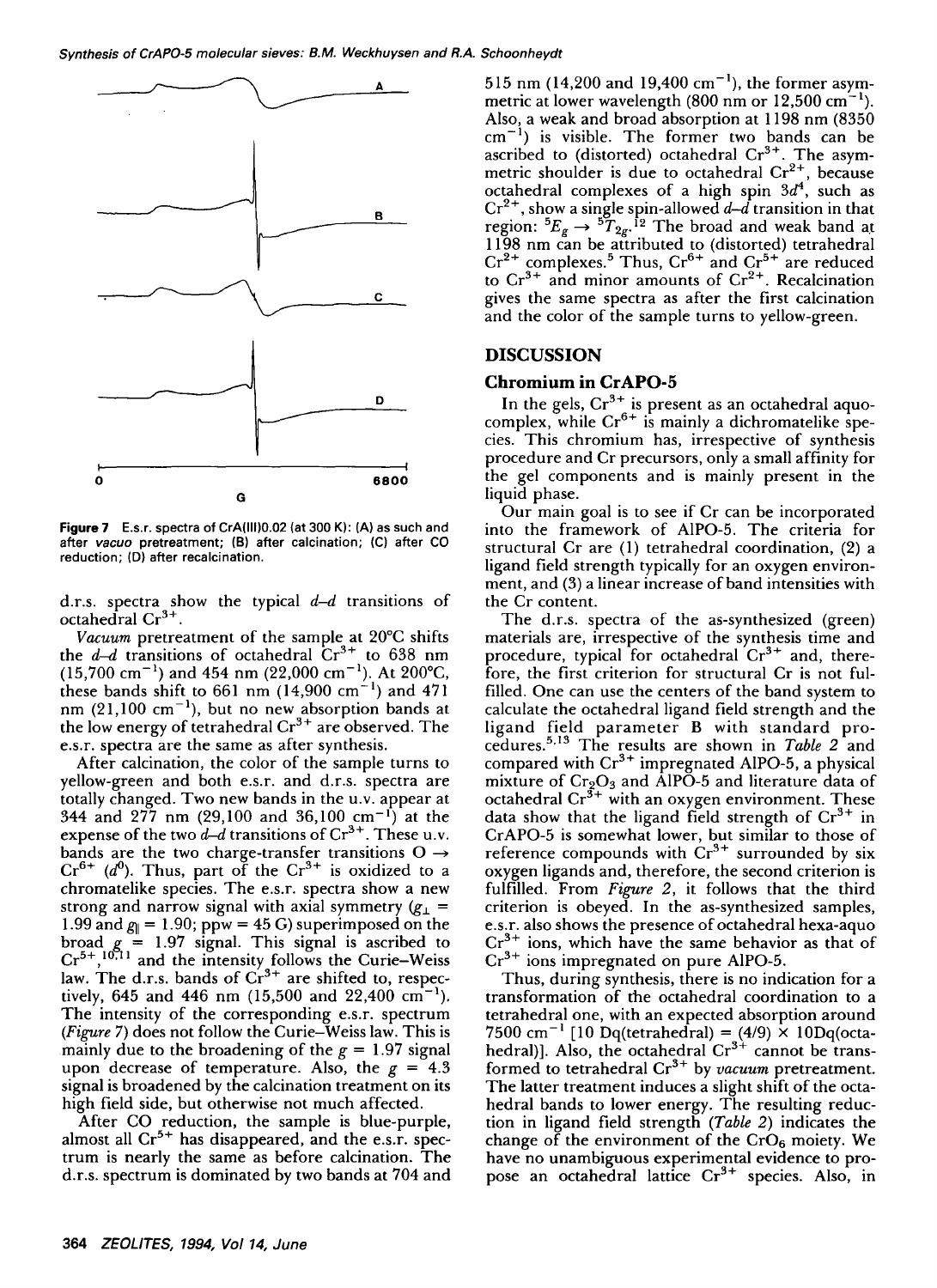Table 2 Ligand field strength, 10 Dq, and Racah's interelectronic repulsion parameter, B, for Cr<sup>3+</sup> in octahedral environment of **oxygen atoms** 

| Compound                                                     | 10 Dg (cm <sup>-1</sup> ) | В   | Refs.     |
|--------------------------------------------------------------|---------------------------|-----|-----------|
| As-synthesized CrAPO-5                                       | 15,900                    | 577 | This work |
| Vacuum-pretreated CrAPO-5 20°C                               | 15,700                    | 631 | This work |
| Vacuum-pretreated CrAPO-5 200°C                              | 14,900                    | 629 | This work |
| $Cr^{3+}$ impregnated AIPO-5                                 | 17,100                    | 712 | This work |
| Mixture of $Cr2O3$ and AIPO-5                                | 16,800                    | 423 | This work |
| $\alpha$ -Al <sub>2</sub> O <sub>3</sub> (Cr <sup>3+</sup> ) | 18.000                    | 643 |           |
| $\alpha$ -Cr <sub>2</sub> O <sub>3</sub> (Cr <sup>3+</sup> ) | 16,650                    | 624 |           |
| Cr <sub>2</sub> O <sub>3</sub>                               | 16,600                    | 468 |           |
| $MgAl2O4 (Cr3+)$                                             | 18,000                    | 670 |           |
| MgCr <sub>2</sub> O <sub>4</sub>                             | 17,150                    | 633 |           |
| YCrO,                                                        | 16,450                    | 542 |           |
| LiCrO <sub>2</sub>                                           | 17,300                    | 615 |           |

dehydrated pure AIPO-5, no octahedral  $Al^{3+}$  can be found by n.m.r.

In summary, our results prove that  $Cr^{3+}$  is octahedrally coordinated in the initial gel, during synthesis and after synthesis. The question arises why there is no tendency for  $Cr^{3+}$  to change to the tetrahedral coordination, necessary for isomorphous substitution in the A1PO-5 molecular sieves. A strong argument can be found in the crystal field stabilization energy (CFSE) of octahedral (224.5 kJ/mol) vs. tetrahedral  $Cr^{3+}$  (66.9 kJ/mol). <sup>14</sup> This suggests that a  $d^3$  ion, like Cr<sup>3+</sup>, has a too strong preference for the octahedral relative to the tetrahedral coordination<sup>15</sup> **to** be forced in tetrahedral coordination under synthesis conditions.

#### **Chemistry of CrAPO-5**

The spectral changes upon calcination are (1) the appearance of two new bands in d.r.s, which are typically for  $Cr^{6+}$ ; (2) the appearance of a new species,  $Cr<sup>5+</sup>$ , in e.s.r; (3) the shifts of the  $Cr<sup>3+</sup>$  bands in d.r.s. with respect to as-synthesized CrAPO-5; and (4) the nondependence of the 1.97 signal on the Curie-Weiss law. Thus, the oxidation of  $Cr^{3+}$  is not complete. Reduction with CO at 623 K is easy with formation of  $Cr^{3+}$  and some  $Cr^{2+}$ . Oxidation regenerates the initial calcined state. This behavior of CrAPO-5 upon calcination and CO reduction is similar to that of Cr supported on amorphous supports.<sup>8,16</sup>

 $Cr<sup>5+</sup>$  can only be detected in e.s.r. by its axial symmetric signal around  $g = 1.97$ . The signal can be reversible regenerated by successive calcinations and reduction and the intensity follows the Curie-Weiss law. This signal is attributed to isolated  $Cr^{5+}$  and has typical line widths of  $Cr^{5+}$  on amorphous supports ( $\gamma$ signal).<sup>10,11</sup> However, the distinction between lattice and extralattice  $Cr<sup>5+</sup>$  cannot be made.

The coordination of  $Cr^{3+}$  can be evaluated by d.r.s. and e.s.r. The broad  $g = 1.97$  signal in e.s.r. can be assigned to  $Cr_2O_3$  clusters. Although the Neél temperture of  $\alpha$ -Cr<sub>2</sub>O<sub>3</sub> is 307 K,<sup>17</sup> mostly no clear Neél temperature is observed for supported Cr clusters, indicating amorphous clusters of different particle size. The broadening of the signal with decreasing temperature suggests the presence of  $Cr^{3+}$  ions strongly interacting in a dispersed  $Cr_2O_3$  phase. Thus, the observation of this signal indicates small clusters with properties that deviate from bulk  $Cr_2O_3$ properties, a situation not uncommon for supported metallic and oxidic particles  $(\beta$ -signal on amorphous supports).  $^{10,11,16}$  The shifts of the octahedral d.r.s. bands of  $Cr^{3+}$ , with respect to the as-synthesized CrAPO-5, support this view. Therefore, these signals are due to nonincorporated octahedral  $Cr^{3+}$ .

Finally, the  $g = 4.3$  signal must be addressed. The pure AIPO-5 also has this absorption, which must be due to Fe<sup>3+</sup> impurities of the Al source. Thus, pseudotetrahedral  $Fe<sup>3+</sup>$  is the usual assignment, but in view of the work of Nakamura et al.,<sup>18</sup> latticesubstituted  $Cr^{3+}$  cannot be excluded. Also, Mosser et al.<sup>19</sup> proved the incorporation of pseudo-octahedral  $Cr^{3+1}$  in kaolinite, which gives a  $g = 4.3$  signal in e.s.r. Furthermore, in the extensive e.s.r. literature on Cr-supported catalysts, a broad absorption in the range  $g = 3-4.5$  is reported (8 phase), which is attributed to isolated  $Cr^{3+16,20,21}$  Such isolated  $Cr^{3+1}$ is in (pseudo-)octahedral coordination and located on the surface. Nevertheless, the  $g = 4.3$  signal can only be due to pseudotetrahedral  $Fe<sup>3+</sup>$  or pseudooctahedral  $Cr<sup>3+</sup>$  and is present in small quantities. If it is due to pseudo-octahedral  $Cr<sup>3+</sup>$ , this  $Cr$  must be located at the surface, because no octahedral A1 sites are available for Cr in dehydrated A1PO-5.

In summary, our results clearly show the following:

- 1. The affinity of the Cr-ions for the gel is small.
- 2. No tetrahedral  $Cr<sup>3+</sup>$  can be found.
- 3. There is spectroscopic resemblance between  $Cr^{3+}$ impregnated A1PO-5 and CrAPO-5.
- 4. The redox chemistry of Cr in CrAPO-5 is similar to that of Cr-supported catalysts.

All this supports the idea of nonincorporation of Cr into the lattice of AIPO-5.

#### **CONCLUSIONS**

In the gels of CrAPO-5 molecular sieves, Cr is present as an octahedral Cr-aquo complex  $(Cr<sup>3+</sup>)$  or dichromate  $(Cr^{6+})$ . These ions are present in the liquid phase of the gel and can be easily washed off. During